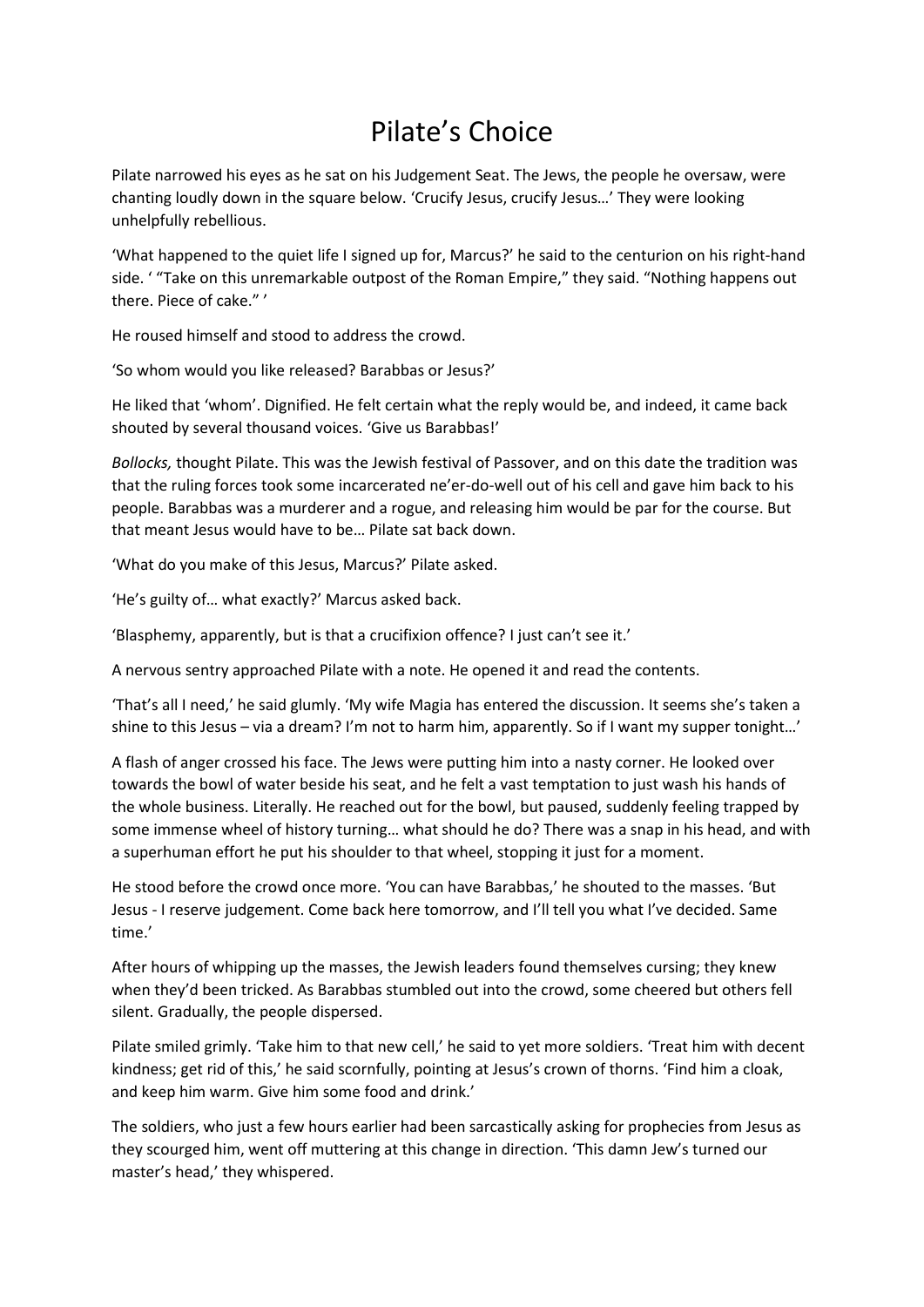Nevertheless, they carried out Pilate's wishes. The new cell had been added to the dungeons just the day before, and the walls were still damp in places. Its single window was set high in its outer wall. The soldiers found Jesus clothes and food, but when they handed them to him they received not a word in reply.

'A bit quiet for a messiah?' said one to another. They scratched 'The King of the Jews' onto the cell's lintel and walked off chuckling.

That night Magia kissed Pilate in thanks. 'That was a big ask, Pontius,' she said. 'I appreciate it. Time will prove us both right.'

Pilate shrugged, but he was secretly delighted to have pleased his wife. Maybe good things would come from that too…

The next day, he sat once more upon his Judgement Seat, and surveyed the square below. There was a moderate crowd, perhaps a third of the number that had attended yesterday, and they were looking confused.

'Jesus is held securely,' Pilate shouted, as he laughed inwardly. 'His future remains in the balance. I'll pass judgment upon him in due course. Return at this same hour tomorrow, and you'll hear his fate.'

The crowd muttered. Pilate could see their minds turning to other things: a field to plough, nets to mend, grapes to press. He wouldn't see them again.

The following day, Pilate kept his appointment, and there were but a handful of Jews together in the square. Once more Pilate, enjoying his routine, said to them, 'Come back again tomorrow, friends!'

That evening, Magia looked at him thoughtfully at the end of their meal. 'Pontius, you're not going to like this,' she said.

'Not another one of your dreams,' he said, concerned.

'Maybe,' she said. 'It was an angel this time. Said his name was Michael.'

'So - what happened?' asked Pilate, incredulous.

'He said…' Magia burst into tears. 'He said I would conceive.'

Pilate looked to the floor, and then back to his wife. They'd tried for so long…

'Wishful thinking, Magia,' he offered glumly. 'It's just a dream.'

'Well, I've told you, there, do with it what you will,' she said, drying her eyes before picking up their plates.

The next day, a man of his word, Pilate arrived at his Judgement Seat to talk to the Jews at the appointed time. There was no one to hear him. He dismissed his men, and sat there alone.

His soul fell silent, and he looked to the sky, and as he listened to the song of the birds, he could feel the cruelty that lay in his heart slowly began to melt. He seemed to hear a voice; 'Behold, Pilate, you have chosen.'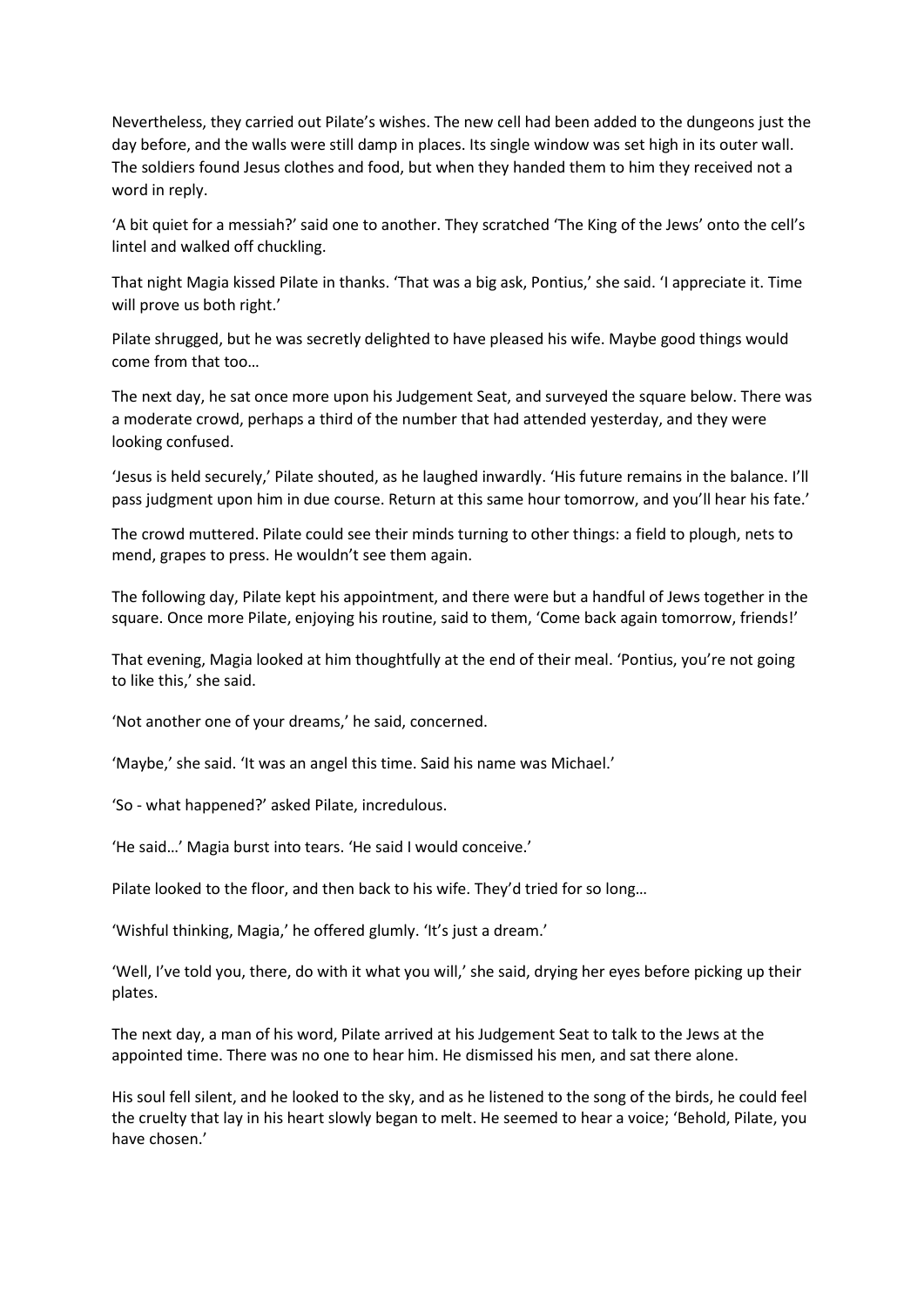He flinched. 'Magia's damn dreams are catching,' he muttered. But as he stood to go, he thought of Jesus and felt a strange sense of vindication.

*Better see how he's doing*, he thought. As he descended to Jesus's cell, he heard the two jailers discussing their captive as they played dice outside his door.

'They say he worked miracles, but is he going to work another here?'

'Doesn't look like it. He saved others, but he's not exactly saving himself at the moment.'

'He managed to escape the cross two days ago, but now he seems to be crucifying himself.'

Pilate turned the corner, and the men stood hurriedly, scattering their dice.

'Has he taken anything?' Pilate asked.

'Some fish and honeycomb, my Lord. He's drunk some water with vinegar. '

'Have you conversed with him?'

'He's not said a word, my Lord. He seems to be… praying a lot.'

Pilate entered Jesus's cell and shut the door. He saw with relief that Jesus's wounds were healing well, but his face was pale, and he seemed to be wrestling with something. His eyes seemed huge in his face, and they stared directly at Pilate as if in agony.

'Are you distressed?' Pilate asked. Jesus said nothing.

'Is there something you need?' Pilate tried again, but got no response. He felt irritated.

'You rest in my power,' he said. 'You sit in the palm of my hand. Your life could be snuffed out in a single breath of mine. And you say nothing to me?'

Jesus gazed into Pilate's eyes. He slowly cradled his arms one on top of the other, and rocked them from side to side. Shocked, Pilate turned and left the cell, leaving the jailers in his wake.

\*\*\*\*\*

Nine months later, Magia and Pilate sat with their new daughter, consumed with joy.

'It was the night you saved Jesus,' Magia laughed. 'That's when it happened.'

'A name, Magia,' said Pilate. 'Do you have one?' He remembered his doubts over the visit from angel Michael, and knew that when it came to a name, he would defer to his wife's choice.

'Her name is Abigail,' Magia said simply.

Pilate groaned inwardly. He knew enough Jewish history to know that Abigail had been a wife of David, the greatest ever Jewish king.

'Are you sure, Magia?' he asked. 'Not a Roman name?'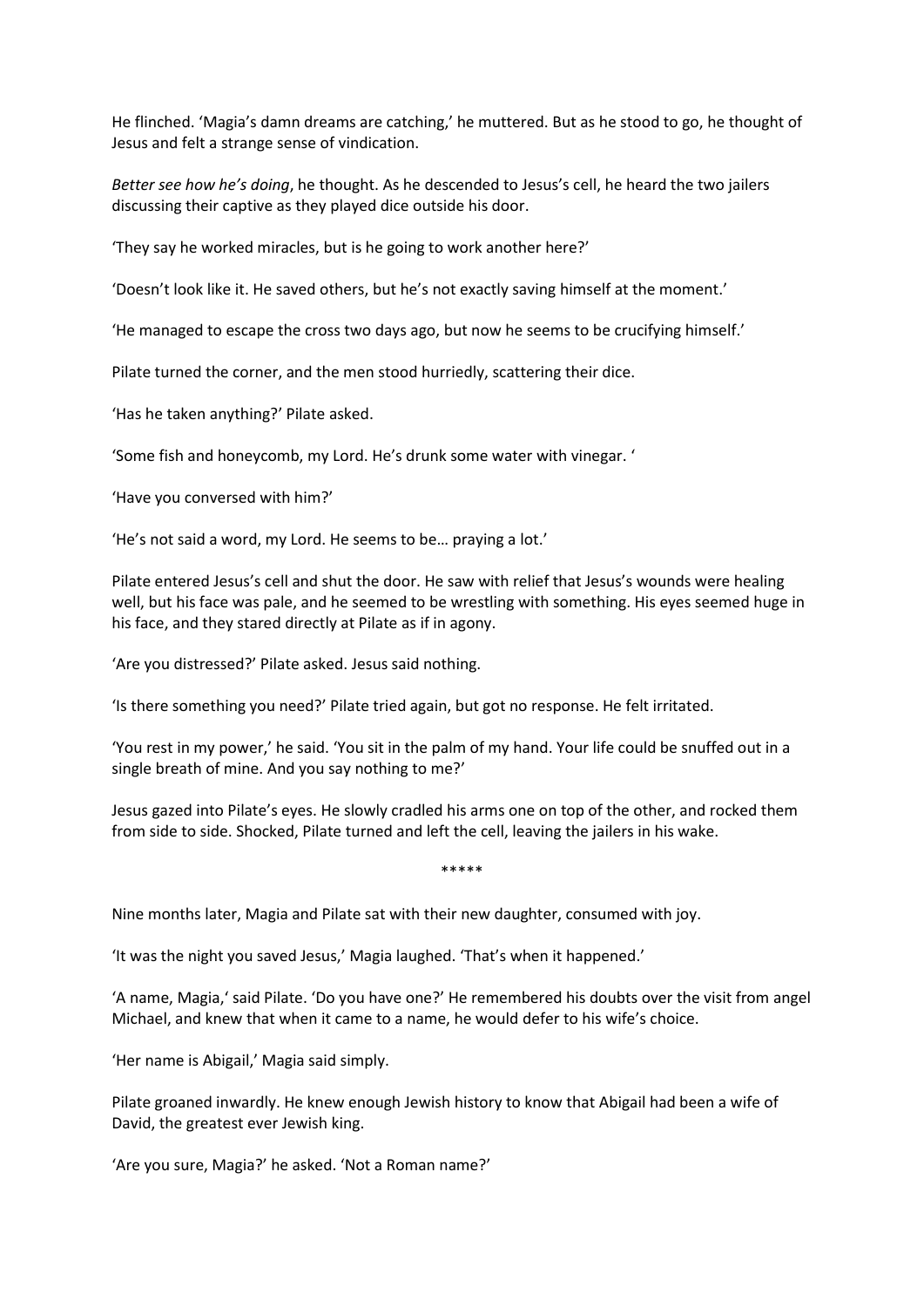'I'm sure,' she said smiling.

The next day, Pilate sat again on his Judgement Seat, gazing out on a quiet square. He remembered that voice he had heard right here, nine months before, coming out of a blue sky; this time it was Pilate who spoke to the open air.

'Thank you,' he said. When was the last time he'd said that? Not exactly a governor's style - that would sound weak. And to whom was he speaking?

*The angel Michael, Jesus rocking his arms, the name Abigail* – Pilate realised in terror that he'd been speaking to the God of the Jews. In his heart, he felt his cruelty dissolving still further. 'What then is truth?' he whispered to himself as his thoughts rested on the silent man wrestling in prayer in his dungeon.

In the months that followed, Pilate allowed kindness to enter his governing style, not all at once, but in small acts of charity. He nodded towards the Jewish Sabbath and its observance. He moved, at least as far as it was in his power, to give the poor a better deal. Taxation was largely out of his hands, but where he had a say, there was a shift towards fairness. He saw it as some kind of thanks offering for his daughter.

The Jews gradually noticed these moves, were astounded, and were swift to respond in kind. This unexpected harmony began to pay dividends, and Pilate's sphere of leadership did indeed become closer to the quiet yet prosperous corner of the Empire he'd been promised.

Jesus, meanwhile, had been more or less forgotten about by the Jews – a man of no words does not generate much publicity. Jesus's jailers moved on, to be replaced by other jailers, and then others, who knew nothing about Jesus's past. They occasionally looked in at this pale, thin man with everlengthening hair, racked in prayer day and night, with never a word spoken, silent as the grave. The words scratched over his cell door, 'The King of the Jews', were now covered in dust and completely illegible.

Fresh would-be prophets arose from time to time, preaching repentance and their own brand of the path of righteousness, but if they kept off Pilate's patch and didn't draw awkward crowds, he was happy to let them be. Magia was wrapped up with Abigail, and spoke of Jesus less and less, but Pilate's thoughts often turned to his prisoner, and each time he felt a shiver of fear run up his back. The powerless man in Pilate's power who had Pilate in his power.

One day Pilate sat once more, alone on his Judgement Seat. Could he hear that voice again? It seemed to him to be saying, 'Be ready.' He woke from his dream to see a man enter the square, and walk in his direction. To Pilate's surprise, once he'd crossed the square he climbed the stairs below his seat until he stood but thirty yards away. This was impertinence indeed. Pilate wondered about calling for his bodyguards, but the man before him bowed.

'Lord Pilate, just and fair ruler of this province, I come to you from Galilee with good wishes.'

'What is your name, and why are you here?' asked Pilate gruffly.

'My name is John, a disciple of the man Jesus, carpenter of Nazareth, whom you hold in your prison. An angel has sent me to request a meeting with him.'